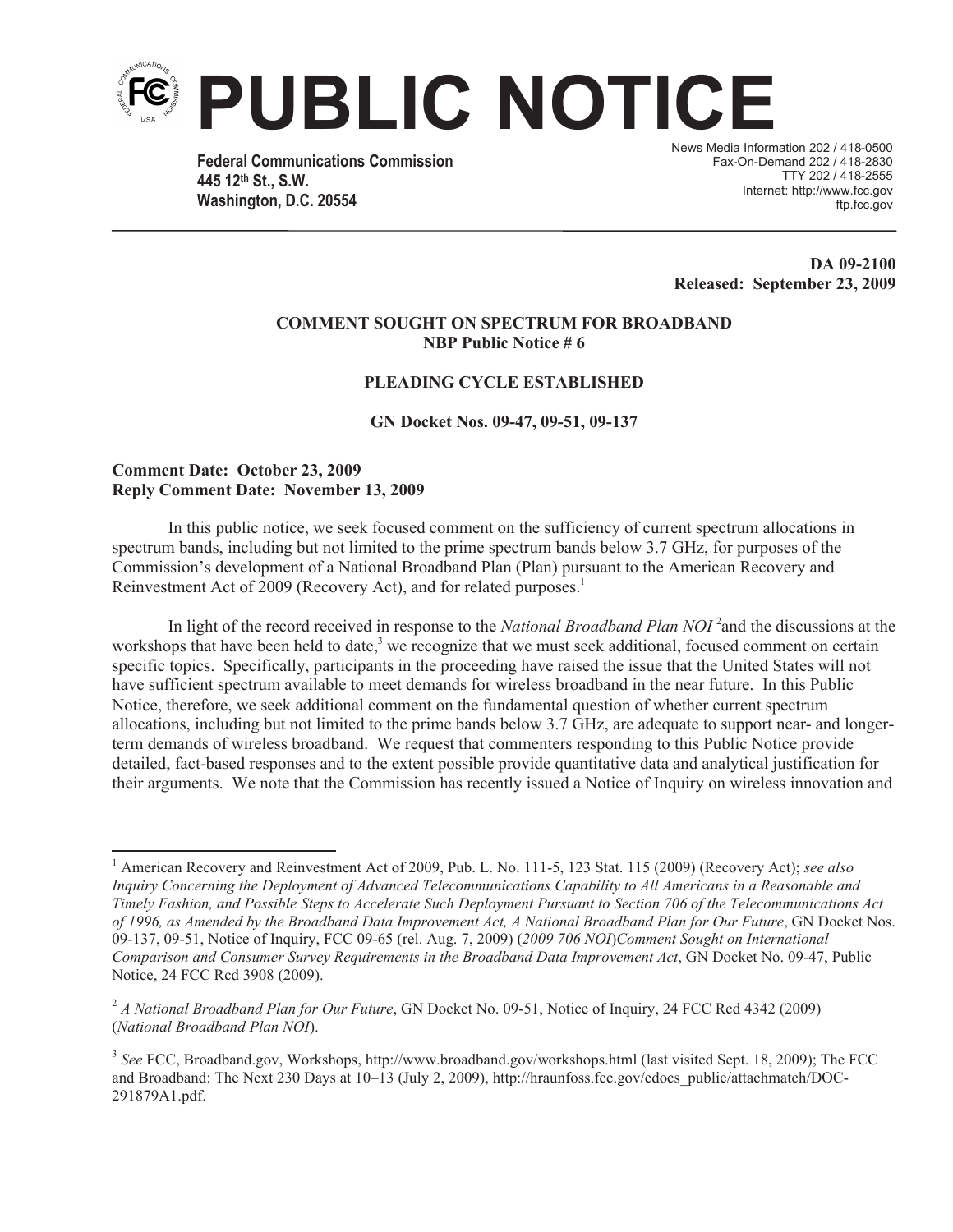investment, which asks a number of questions about ways to make more productive use of spectrum.<sup>4</sup> We will review comments in that proceeding in addition to the comments submitted in response to this Public Notice.

## **I. BACKGROUND**

In response to the *National Broadband Plan NOI*, the Commission received a number of comments. Commenters from across the industry argue that a priority of the Commission should be to make available more spectrum for commercial uses. Some commenters suggest it is the exponential growth in data traffic on mobile broadband networks that makes it imperative the Commission allocate additional spectrum for mobile broadband use.<sup>5</sup> Others state it is the demand from enterprise businesses and critical infrastructure entities that drives the need for additional spectrum.<sup>6</sup> Fixed wireless broadband is often cited as an appropriate and cost-effective means to provide last mile Internet access, particularly in rural areas.<sup>7</sup> Generally, the comments highlight a need for the Commission to explore the possibility of making additional spectrum available for wireless broadband services and to look for ways to use spectrum more efficiently.<sup>8</sup>

Commenters' description of the demand for wireless broadband underlies the present inquiry. CTIA notes that the wireless market in the United States now encompasses over 270 million subscribers.<sup>9</sup> The vast number of mobile devices also place heavy burdens on networks. Motorola notes that more than 78 percent of U.S. wireless consumers have a wireless device that is capable of accessing the Internet, and approximately 40 million American consumers are active users of mobile Internet services—a 75 percent increase from two years ago. <sup>10</sup> According to Wireless Communications Association International (WCAI), a traditional handheld device, with average customer usage patterns, will consume about 30 megabytes of data in a month, a single smart phone consumes 30 times that amount, and a single connected notebook or laptop computer is consuming 450 times that amount.<sup>11</sup> T-Mobile's experience reinforces this theme; customers of T-Mobile's G1 smartphone use 50 times the data of an average T-Mobile customer.<sup>12</sup> Finally, wireless devices are increasingly used to access bandwidthintensive applications, such as video, Internet gaming, and social networking.<sup>13</sup> WCAI notes that these kinds of mobile data applications require bandwidth between 1 and 5 Mbps, compared to 6 to 12 kbps for a mobile voice call.<sup>14</sup>

<sup>6</sup> Enterprise Wireless Alliance Comments Jun. 8, 2009 Comments, GN Docket No. 09-51, at 2–3; Motorola Jun. 8, 2009 Comments, GN Docket No. 09-51, at 9 (Motorola Comments).

<sup>7</sup> Wireless Communications Association International Jun. 8, 2009 Comments, GN Docket No. 09-51, at 46 (WCAI Comments).

<sup>8</sup> Cisco Jun. 8, 2009 Comments, GN Docket No. 09-51, at 20.

<sup>14</sup> *Id*.

<sup>4</sup> *See Fostering Innovation and Investment in the Wireless Communications Market*, GN Docket No. 09-157, Notice of Inquiry, FCC 09-66 (rel. Aug. 27, 2009).

<sup>&</sup>lt;sup>5</sup> CTIA Jun. 8, 2009 Comments, GN Docket No. 09-51, at 24–26 (CTIA Comments); T-Mobile Jun. 8, 2009 Comments, GN Docket No. 09-51, at 14 (T-Mobile Comments).

<sup>&</sup>lt;sup>9</sup> CTIA Comments at 24–26.

<sup>&</sup>lt;sup>10</sup> Motorola Comments at 7.

<sup>&</sup>lt;sup>11</sup> WCAI Comments at 30–31.

<sup>&</sup>lt;sup>12</sup> T-Mobile Comments at 14.

<sup>13</sup> Motorola Comments at 7.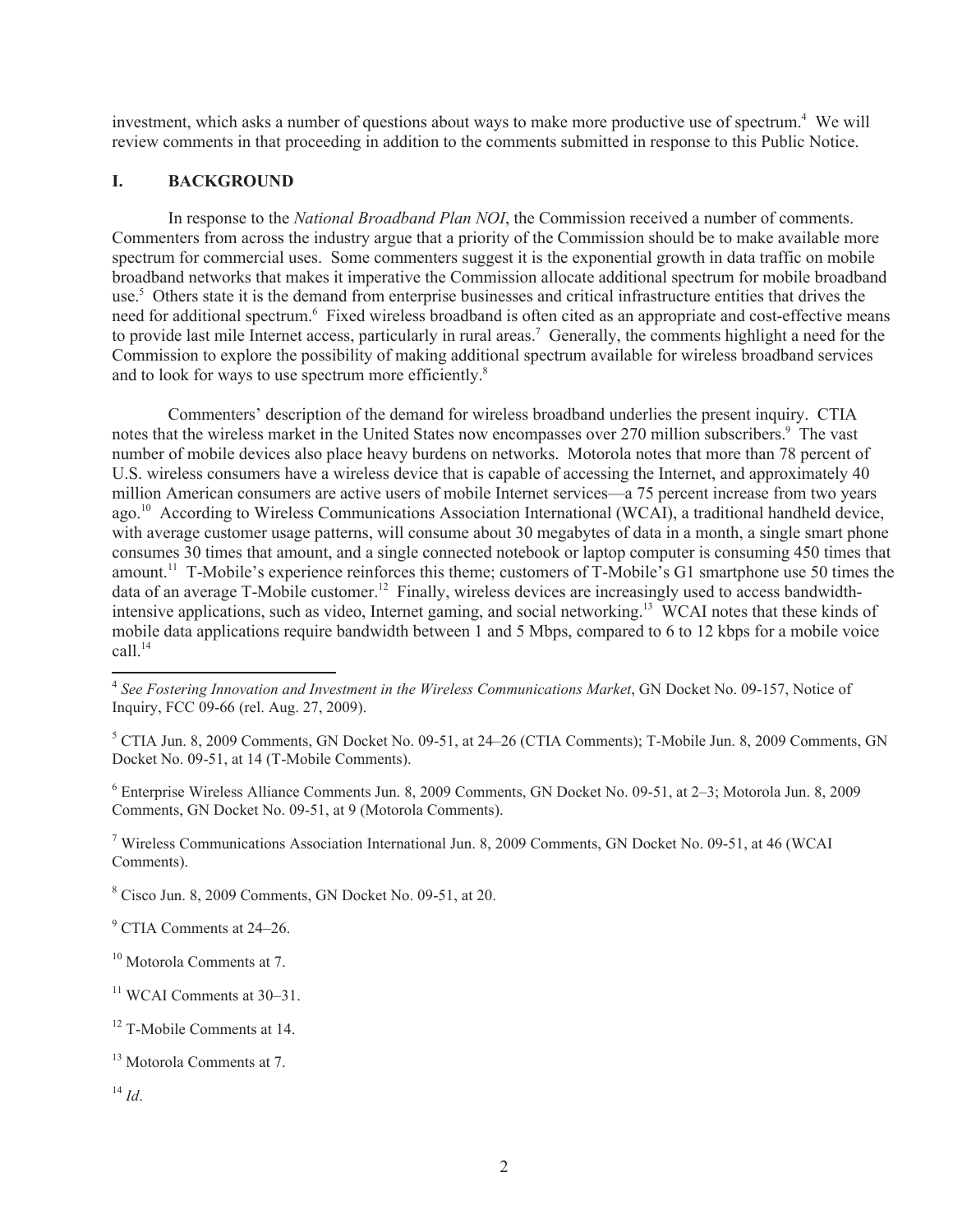Several commenters point to a need for additional spectrum. According to CTIA, mobile carriers in the United States operate with just under 450 MHz of spectrum, which CTIA contends compares poorly with many other OECD nations. <sup>15</sup> CTIA further adds there is only 40 MHz of spectrum "in the pipeline" for CMRS providers.<sup>16</sup> WCAI suggests the need for spectrum for fixed wireless broadband could be 150 megahertz.<sup>17</sup> Motorola also contends that available spectrum has not kept up with the explosion in wireless data usage.<sup>18</sup> Several commenters argue that an examination of both federal and non-federal spectrum could offer opportunities to reallocate spectrum for commercial wireless uses to support wireless broadband.<sup>19</sup> IEEE recommends the use of TV spectrum as potential spectrum available for wireless broadband Internet services.<sup>20</sup> UTC/Edison suggests that reallocating the 1.8 GHz band will support the operations, maintenance, and management of the electricity supply.<sup>21</sup> API recommends that critical infrastructure entities receive access to the 700 MHz band.<sup>22</sup> T-Mobile notes that the United States should follow the example of other nations that are making spectrum available for 3G service in the 1.7 to 1.9 GHz bands, 2.5 GHz, and 2.6 GHz bands.<sup>23</sup>

The demand for additional spectrum was echoed during the August 13, 2009 Technology/Wireless Workshop. AT&T stated the demand for data on its wireless networks is exploding at such a rapid rate that technological solutions alone cannot be the answer.<sup>24</sup> The ability of AT&T to handle the 5,000% growth in data usage over the past three years relies upon broad contiguous bands of spectrum.<sup>25</sup> To help support this growth, in 2009 AT&T plans to build add an additional 2,000 cell sites to its networks.<sup>26</sup> Ericsson North America mirrored

 $^{16}$  *Id*.

<sup>17</sup> WCAI Comments at 34.

<sup>18</sup> Motorola Comments at 7.

<sup>19</sup> *See, e.g.*, American Consumer Institute (ACI) Jun. 8, 2009 Comments, GN Docket No. 09-51; Alcatel-Lucent Jun. 8, 2009 Comments, GN Docket No. 09-51; Computer & Communications Industry Association (CCIA) Jun. 8, 2009 Comments, GN Docket No. 09-51; Dell Jun. 8, 2009 Comments, GN Docket No. 09-51; Google Jun. 8, 2009 Comments, GN Docket No. 09- 51 (Google Comments); Deborah Rudolph, IEEE-USA Jun. 5, 2009 Comments, GN Docket No. 09-51 (IEEE Comments); Intel Jun. 8, 2009 Comments, GN Docket No. 09-51; Longman Apr. 10, 2009 Comments, GN Docket No. 09-51; Media and Democracy Coalition (MDC) Jun. 8, 2009 Comments, GN Docket No. 09-51; Motorola Comments; Native Public Media and the National Congress of American Indians (NPM & NCAI) Jun. 8, 2009 Joint Comments, GN Docket No. 09-51; New EA Jun. 8, 2009 Comments, GN Docket No. 09-51; Qualcomm Jun. 8, 2009 Comments, GN Docket No. 09-51; Southern Company Services (SCS) Jun. 8, 2009 Comments, GN Docket No. 09-51; Telecommunications Industry Association (TIA) Jun. 5, 2009 Comments, GN Docket No. 09-51; and Wireless Internet Service Providers Association (WISPA) Jun. 8, 2009 Comments, GN Docket No. 09-51.

<sup>20</sup> IEEE Comments at 3.

<sup>21</sup> Utilities Telecom Council and Edison Electric Institute Jun. 8, 2009 Joint Comments, GN Docket No. 09-51, at 7, 10.

 $22$  American Petroleum Institute Comments at 7 n.8.

 $23$  T-Mobile at 15–16.

<sup>24</sup> Kris Rinne, AT&T, Remarks at the Wireless Broadband Workshop 5 (Aug. 13, 2009) (transcript available at http://www.broadband.gov/docs/ws\_06\_tech\_wireless\_transcript.pdf (presentation available at http://www.broadband.gov/docs/ws\_technology\_wireless/ws\_technology\_wireless\_Rinne.pdf)) (Rinne Remarks).

<sup>25</sup> *Id*. at 6.

<sup>26</sup> *Id*. at 8.

<sup>&</sup>lt;sup>15</sup> CTIA Comments at 24–26.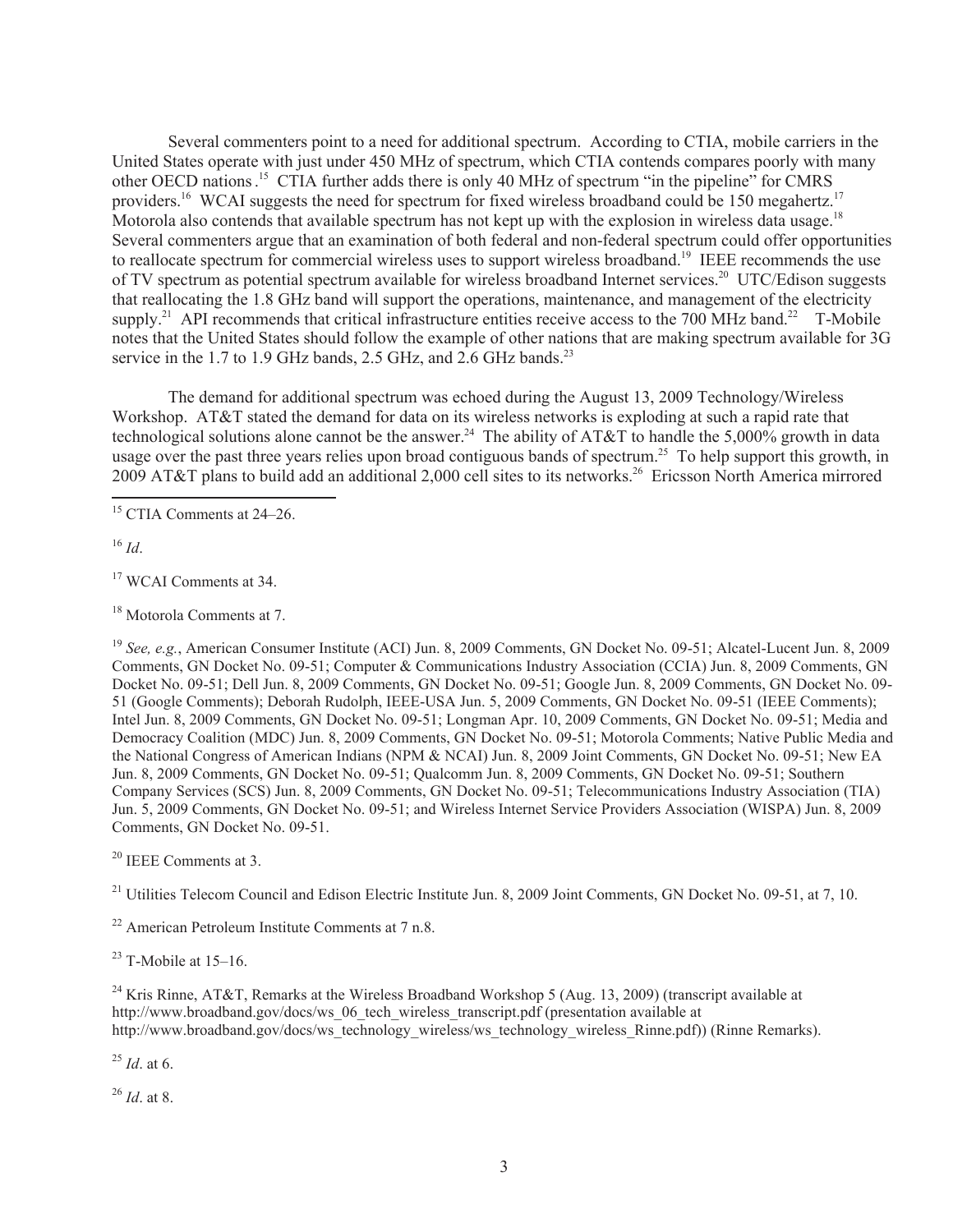AT&T's comments regarding the impact of the ever increasing quantity of data that flows through wireless networks.<sup>27</sup> According to Ericsson's representative, "[t]he more bandwidth you have available, the higher speeds you can accomplish and you get better efficiency."<sup>28</sup> This view was again echoed when one panelist suggested that a technological limit is approaching, and the only solution is to provide more spectrum.<sup>29</sup> Moreover, Alcatel-Lucent's representative noted that even as the telecommunications industry works to improve spectral efficiency, usage of spectrum is growing at such a rate that without additional large blocks of spectrum the industry will not be able to keep up.<sup>30</sup> Clearwire's representative added that it is critical that in the near future, when individuals will be using applications that require access to and transfer of 10 GB, 15 GB, or even 20 GB of data, download speeds are not diminished to dial-up equivalencies. $31$ 

Finally, several commenters argue that new rules could allow more efficient use of spectrum. Three commenters argue that throughout the nation, large swaths of spectrum are vacant or unused for the majority of the time.<sup>32</sup> According to New America Foundation, Public Knowledge, and Media Access Project, a 2004 National Science Foundation study found that less than 20 percent of the frequency bands below 3 GHz were in use over the course of a business day.<sup>33</sup> The study also found that the highest occupancy rate on prime spectrum below 3 GHz was just 13 percent in New York City.<sup>34</sup> Google suggests that easing power limits or interference standards in rural areas could aid in the deployment and make wireless broadband more cost-effective.<sup>35</sup>

## **II. QUESTIONS**

We seek additional information in five areas related to spectrum use, availability, and management:

### **1. What is the ability of current spectrum allocations to support next-generation build-outs and the anticipated surge in demand and throughput requirements?**

Several operators have announced plans to deploy next-generation wireless broadband networks in the near term. It is expected that these networks will offer significant improvements in performance over currently deployed wireless broadband networks. We seek further comment on anticipated bandwidth demands that

 $^{29}$  Scott Corson, Qualcomm, Remarks at the Wireless Broadband Workshop 17 (Aug. 13, 2009) (transcript available at http://www.broadband.gov/docs/ws\_06\_tech\_wireless\_transcript.pdf (presentation available at http://www.broadband.gov/docs/ws\_technology\_wireless/ws\_technology\_wireless\_Corson.pdf)).

<sup>30</sup> Tom Anderson, Alcatel-Lucent, Remarks at the Wireless Broadband Workshop 26 (Aug. 13, 2009) (transcript available at http://www.broadband.gov/docs/ws\_06\_tech\_wireless\_transcript.pdf).

<sup>31</sup> Barry West, Clearwire, Remarks at the Wireless Broadband Workshop 40 (Aug. 13, 2009) (transcript available at http://www.broadband.gov/docs/ws\_06\_tech\_wireless\_transcript.pdf).

<sup>32</sup> New America Foundation et al. Jun. 8, 2009 Comments, GN Docket No. 09-51, at i.

<sup>33</sup> *Id*. at 16–17.

 $34$  *Id.* 

<sup>27</sup> *See generally* Sten Andersson, Ericsson, Remarks at the Wireless Broadband Workshop (Aug. 13, 2009) (transcript available at http://www.broadband.gov/docs/ws\_06\_tech\_wireless\_transcript.pdf (presentation available at http://www.broadband.gov/docs/ws\_technology\_wireless/ws\_technology\_wireless\_Andersson.pdf)) (Andersson Remarks).

<sup>28</sup> *Id*. at 11.

<sup>35</sup> Google Comments at 14. *See also* IEEE Comments at 9 (discussing changing Part 15 transmit power restrictions for 5.2 and 5.4 GHz bands).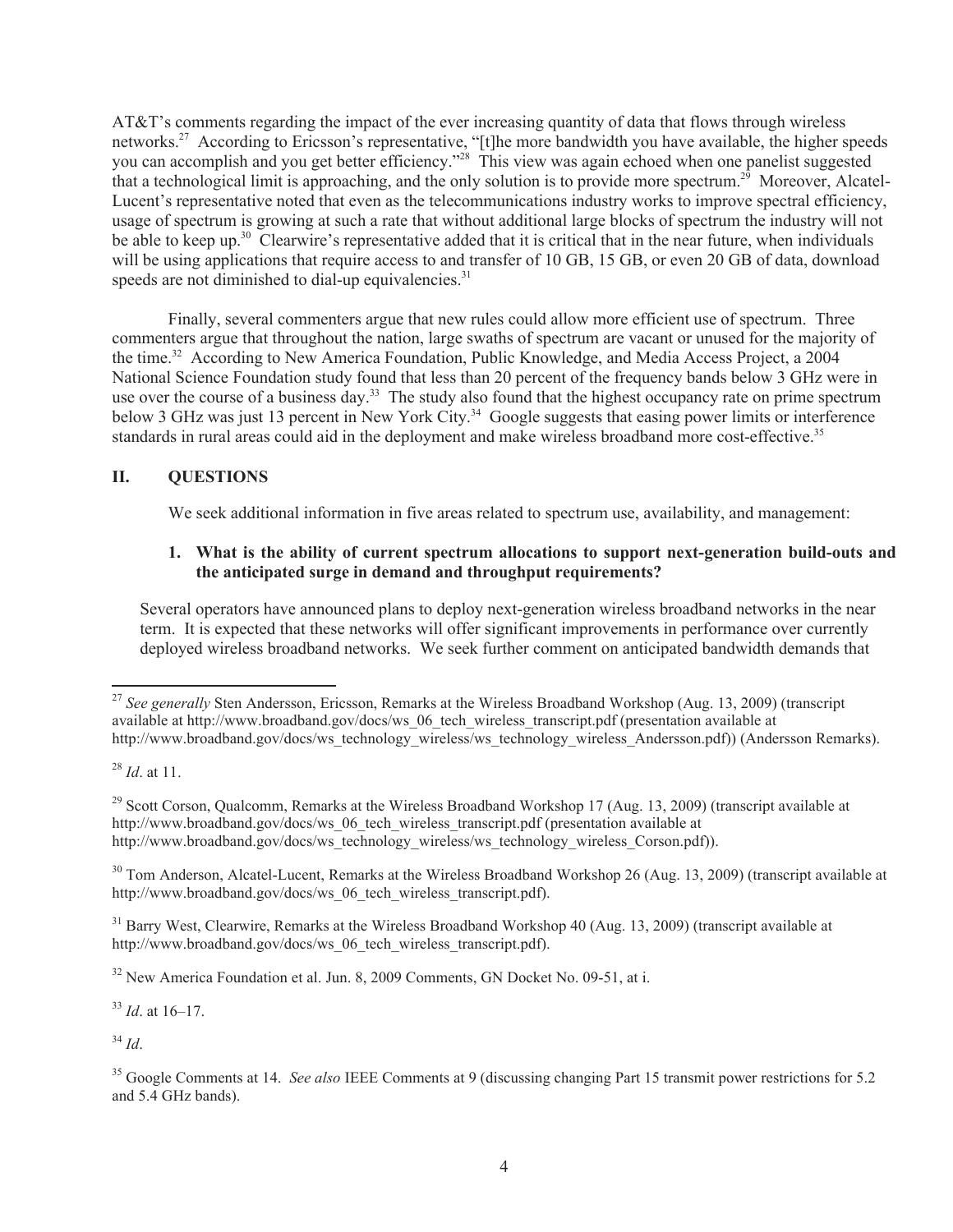will be placed on these networks, the ability of these networks to supply capacity to meet this demand, and the economic trade-offs that operators will confront as they attempt to maintain quality of service levels as their customer base and demand grow. Consequently, we seek further information as to:

- a. How should we think about the capacity of existing allocations and their ability to support growth in wireless broadband? Is there enough spectrum to support announced and future network deployments? We specifically request that commenters be specific as to quantitative methods to address this question, including economic, engineering, or other rigorous analytical approaches, and provide the underlying assumptions.
- b. How should we think about the tradeoff between more spectrum and greater investment in network infrastructure as means of adding network capacity? Is there some amount of spectrum below which operators in given areas will not economically be able to provide robust broadband service? Is this amount different in rural, suburban and rural areas?
- c. Do unlicensed devices have adequate access to spectrum that can be used to provide wireless broadband services or as a complement to services provided over licensed spectrum? If not, what spectrum should be made available?
- d. How can we further characterize the impact of a shortage of spectrum available for fixed and mobile wireless services? Please describe and quantify in terms of costs, coverage, quality of service, innovation, and other implications of a spectrum shortage.
- e. Are there specific commercial spectrum bands that are better used as either mobile or fixed wireless broadband? If so, which ones? Which bands might be used to deploy both?
- f. What is the potential impact of more spectrum on increasing competition, the pace and extent of deployment of different services and technologies, and the overall business case? What would be the tangible benefits of 10, 20, 50, or 100 megahertz of additional spectrum?

# **2. What spectrum bands are best positioned to support mobile wireless broadband?**

Spectrum in the United States has been assigned to a variety of services, including commercial mobile radio service, private mobile radio, satellite services, and many other uses that are or could be used for mobile wireless broadband applications. We seek comment on whether enough spectrum is currently allocated for mobile wireless broadband. Consequently, we seek further comment on:

- a. What is the current stock of spectrum available to support mobile wireless broadband? What is the proper methodology to compute this quantity? How should the methodology distinguish between the capacity or viability of different bands to support mobile wireless broadband?
- b. Which other spectrum bands might be most appropriate to repurpose to support mobile wireless broadband? Would these bands support shared use or would they need to be reallocated. What specific mechanisms should be used to facilitate transitions from incumbents?
- c. How would the allocation of different spectrum bands affect an operator's business case to deploy mobile broadband? Are there geographic distinctions to be made between the frequency bands that are most suitable to serve urban vis-à-vis rural and other underserved areas?
- d. Are there bands usable for mobile wireless broadband in other countries that might also be used in the United States? Which bands? What would be the benefit and viability of making these bands available in the United States?
- e. How much spectrum is required to allow mobile wireless access to compete with fixed and/or wired access for large portions of the US population for bandwidth rich applications, such as video streaming and downloading large files?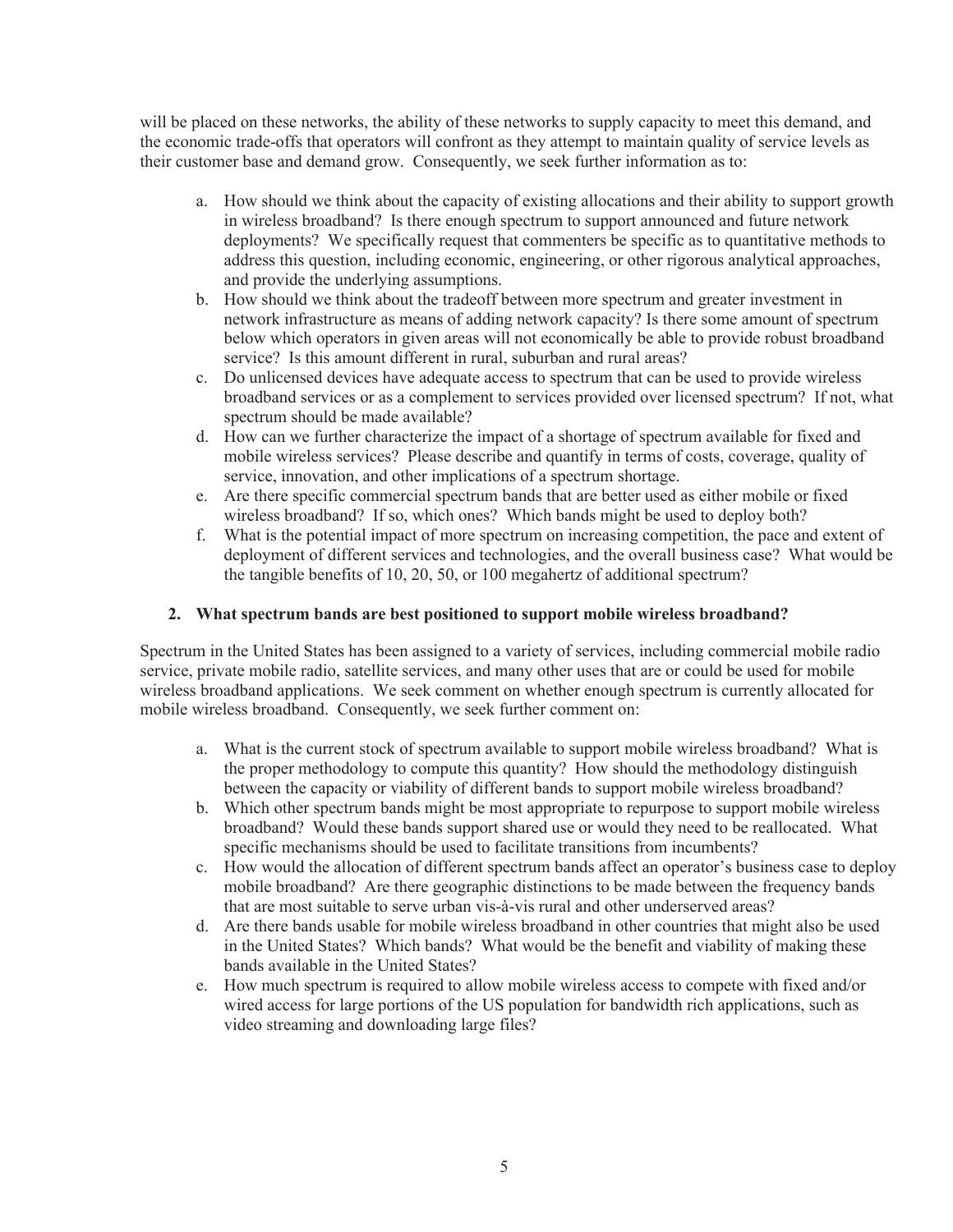### **3. What spectrum bands are best positioned to support fixed wireless broadband?**

Spectrum in the United States has been also been assigned to a variety of fixed wireless services, including broadcast broadband access, point-to-point and backhaul services. We seek comment on whether adequate spectrum is currently allocated for fixed wireless broadband. Consequently, we seek further comment on:

- a. What is the current stock of spectrum available to support fixed wireless broadband? What is the proper methodology to compute this quantity? How should the methodology distinguish between different bands and/or uses?
- b. Which spectrum bands are most appropriate to support fixed wireless broadband? Should we distinguish between the spectrum needed for fixed wireless service to businesses and consumers vis a vis backhaul service and other uses within networks? If additional spectrum is required, what specific mechanisms should be used to facilitate transitions from incumbents?
- c. How would the allocation of different spectrum bands affect an operators' business case to deploy fixed broadband? Are there differences in the frequency bands needed to support fixed wireless broadband service for urban vis a vis rural and other underserved areas?
- d. Are there bands usable for fixed wireless broadband in other countries that might also be used in the United States?
- e. How much spectrum is required to allow fixed wireless broadband access to consumers and businesses to compete with wired broadband access for large portions of the US population for bandwidth rich applications, such as video streaming and downloading large files? What would be the impact in speed and depth of rural deployment?

## **4. What are the key issues in moving spectrum allocations toward their highest and best use in the public interest?**

Commenters have noted the low average percentage of use of spectrum in some commonly used commercial bands, which may signify that such spectrum is not being put to its highest and best use in the public interest. Therefore we seek comment on the following:

- a. How should we define and determine the value (*e.g..*, financial, economic, and public interest) of different uses to evaluate whether spectrum usage is maximizing the public interest? How should the Commission define what it means to use spectrum efficiently and productively in the public interest? How would we determine that the public interest would be better served by reallocating spectrum from an existing service to wireless broadband service? How should we think about different types of incentives to licensees to ensure the spectrum allocated to them is used in ways that maximize its public value?
- b. Are some spectrum bands being used more efficiently and productively in the public interest than others? How can this be evaluated?
- c. Are some spectrum bands not being used in the most efficient and productive way in the public interest? How can this be evaluated?
- d. What are the costs of moving current occupants and users of under utilized spectrum bands to other bands, to other technologies or solutions that do not require licensed spectrum, or consolidating use to avail under-utilized spectrum? What are the alternatives and costs of moving current users of under-utilized spectrum to different bands?
- e. What specific steps in overall spectrum management practices, if any, should we consider to ensure spectrum is fully utilized to maximize its total value? For example, should we consider evaluating licenses on their performance in utilizing their allotted spectrum during the renewal process? Should the licensee be compensated in some way for loss of the rights to that spectrum in unserved or underserved areas?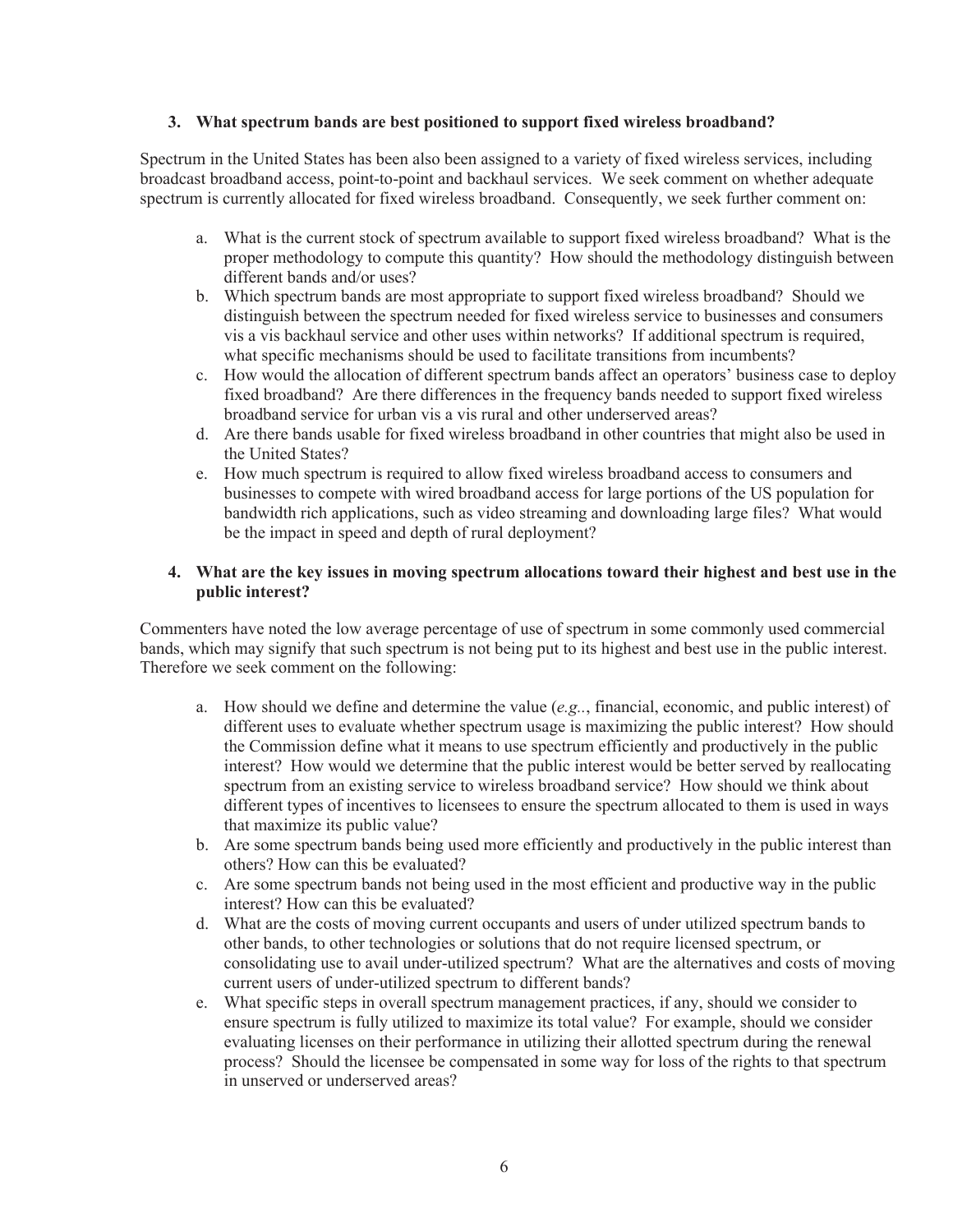### **5. What is the ability of current spectrum allocations to support both the fixed and mobile wireless backhaul market?**

Sufficient backhaul is a key element in the wireless broadband environment. We are cognizant that our questions above related to access to fixed wireless broadband spectrum relate to backhaul. However, commenters in various proceedings have noted a pressing need for additional cost-effective backhaul capacity for both wired and wireless networks and therefore we believe this topics merits special focus. We seek comment on the following:

- a. What spectrum bands are currently being used to provide wireless backhaul to wired or wireless broadband services?
- b. Do current spectrum allocations provide enough capacity for wireless backhaul? Should we expand the amount of licensed spectrum that can be used for middle mile or backhaul links to support broadband connectivity? If so, how should we think about the quantity of spectrum required?
- c. How does the availability of wireless backhaul affect competition among providers of broadband services? Does competition exist among providers of wireless backhaul service? Is backhaul capacity available, but parties are unable to obtain access?
- d. Can new technologies, such as smart antennas, be deployed to improve the efficiency of existing fixed wireless service to help meet the demand for wireless backhaul ?
- e. What processes can be streamlined to facilitate deployment of high capacity microwave links?
- f. Are there any spectrum bands currently used for purposes other than backhaul that can or should be redirected for microwave/backhaul services? What specific mechanisms should be used to facilitate transitions from incumbents?
- g. What recommendations should the National Broadband Plan consider including to address middle mile issues through broader availability of wireless links?

This matter shall be treated as a "permit-but-disclose" proceeding in accordance with the Commission's *ex parte* rules. *See* 47 C.F.R. §§ 1.1200, 1.1206. Persons making oral *ex parte* presentations are reminded that memoranda summarizing the presentations must contain summaries of the substance of the presentations and not merely a listing of the subjects discussed. More than a one- or two-sentence description of the views and arguments presented generally is required. *See* 47 C.F.R. § 1.1206(b). Other rules pertaining to oral and written *ex parte* presentations in permit-but-disclose proceedings are set forth in section 1.1206(b) of the Commission's rules, 47 C.F.R. § 1.1206(b).

### **All comments should refer to GN Docket Nos. 09-47, 09-51, and 09-137. Please title comments and reply comments responsive to this Notice as "Comments (or Reply Comments)—NBP Public Notice # 6." Further, we strongly encourage parties to develop responses to this Notice that adhere to the organization and structure of the questions in this Notice**.

Comments may be filed using (1) the Commission's Electronic Comment Filing System (ECFS), (2) the Federal Government's eRulemaking Portal, or (3) by filing paper copies.<sup>36</sup> Comments filed through the ECFS can be sent as an electronic file via the Internet to http://www.fcc.gov/cgb/ecfs/ or the Federal eRulemaking Portal: http://www.regulations.gov.<sup>37</sup> Generally, only one copy of an electronic submission must be filed. In completing the transmittal screen, commenters should include their full name, U.S. Postal Service mailing address, and the applicable docket or rulemaking number. Parties may also submit an electronic comment by Internet e-mail. To get filing instructions for e-mail comments, commenters should send an e-mail to ecfs@fcc.gov, and should

<sup>36</sup> *See* Electronic Filing of Documents in Rulemaking Proceedings, 63 Fed. Reg. 24121 (1998).

 $37$  Filers should follow the instructions provided on the Federal eRulemaking Portal website for submitting comments.